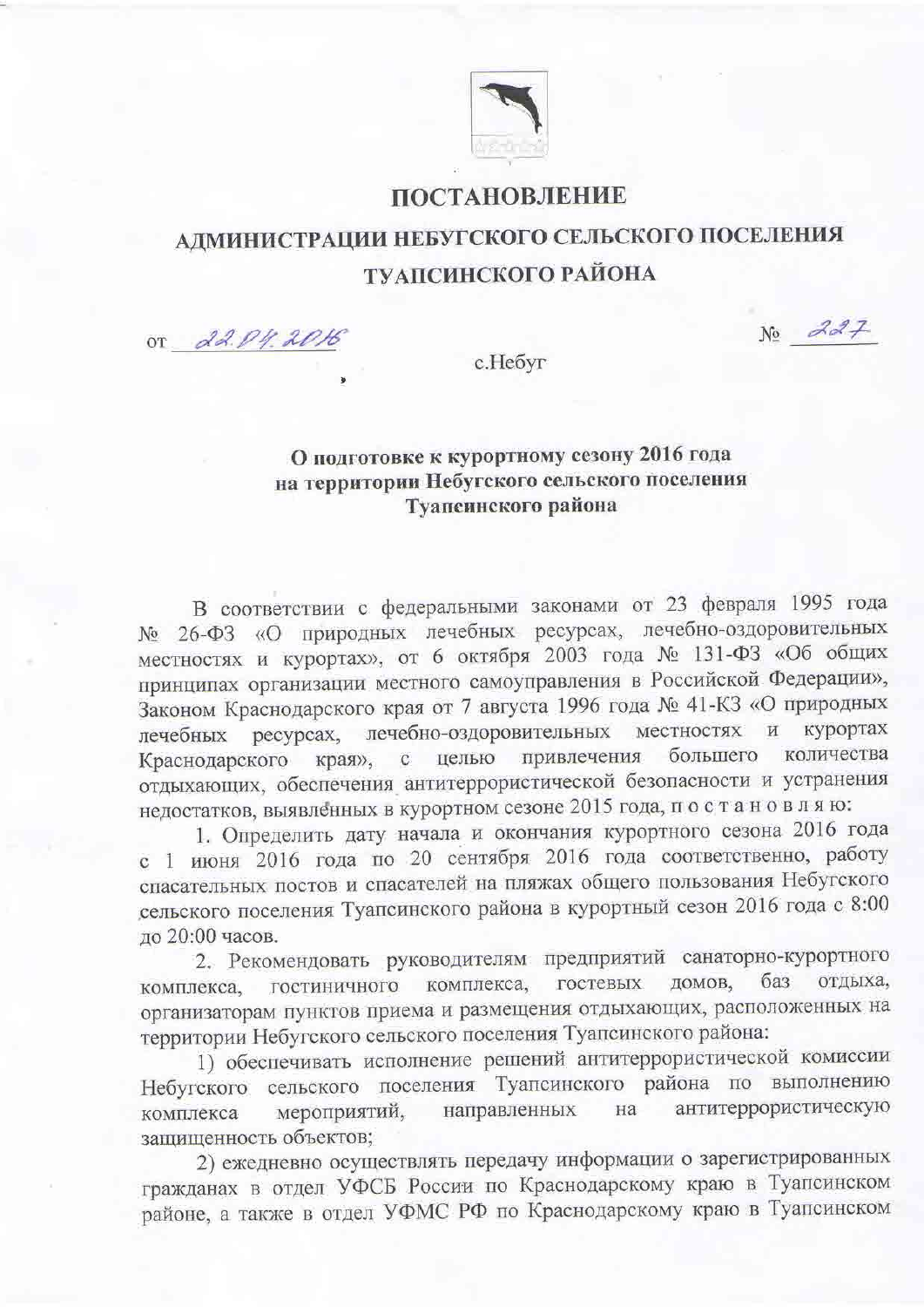районе посредством модемной связи в соответствии с действующим законодательством РФ;

3) запретить применение фейерверков без согласования с органами государственного пожарного надзора в детских оздоровительных учреждениях и в местах массового скопления людей;

4) обеспечить страхование граждан, временно находящихся на подведомственной территории с целью туризма, санаторно-курортного лечения и отдыха, на случай внезапного заболевания и несчастного случая;

5) продолжить вакцинацию против дизентерии и вирусного гепатита, дизентерии зоны работников пищеблоков, водозаборных и водопроводных сооружений;

б) организовать и обеспечить неукоснительное выполнение требований действующего законодательства Российской Федерации и Краснодарского края, в том числе СанПиН 2.4.4.3155-13 «Санитарно-эпидемиологические требования к устройству, содержанию и организации работы стационарных 2.4.4.2599-10 детей»; СанПиН оздоровления организаций отдыха  $\mathbf{N}$ «Гигиенические требования к устройству, содержанию и организации режима в оздоровительных учреждениях с дневным пребыванием детей во время каникул», СанПиН 2.4.5.2409-08 «Санитарно-эпидемиологические требования к организации питания обучающихся в общеобразовательных учреждениях, учреждениях начального и среднего профессионального образования»;

7) до 1 июля 2016 года провести классификацию средств размещения в соответствии с Федеральным законом от 7 июня 2013 года № 108-ФЗ «О подготовке и проведении в Российской Федерации чемпионата мира по футболу FIFA 2018 года, Кубка конфедераций FIFA 2017 года и внесении изменений в отдельные законодательные акты Российской Федерации»;

8) подготовить и согласовать в территориальном отделе Управления Федеральной службы по надзору в сфере защиты прав потребителей и благополучия человека по Краснодарскому краю в Туапсинском районе программу производственного контроля в соответствии с СП 1.1.1058-01 «Организация и проведение производственного контроля над соблюдением санитарных правил и выполнением санитарно-противоэпидемических (профилактических) мероприятий»;

9) принять действенные меры по подбору квалифицированного медицинского персонала, прошедшего медико-гигиеническое обучение для работы в ДОУ и имеющего опыт работы с детьми в летних оздоровительных учреждениях, а также по подготовке его в вопросах обеспечения санитарноэпидемиологического благополучия в учреждениях, обеспечив ЭТИХ преемственность в работе медицинского персонала, работающего в одну смену;

10) обеспечить своевременную подготовку детских оздоровительных учреждений (далее - ДОУ) к началу летнего сезона 2016 года в соответствии с «Типовым положением об организации коллективного отдыха и оздоровления детей в Краснодарском крае»;

11) заключить договора между ДОУ и туроператорами. При заключении договоров между ДОУ и туроператорами включить следующие условия: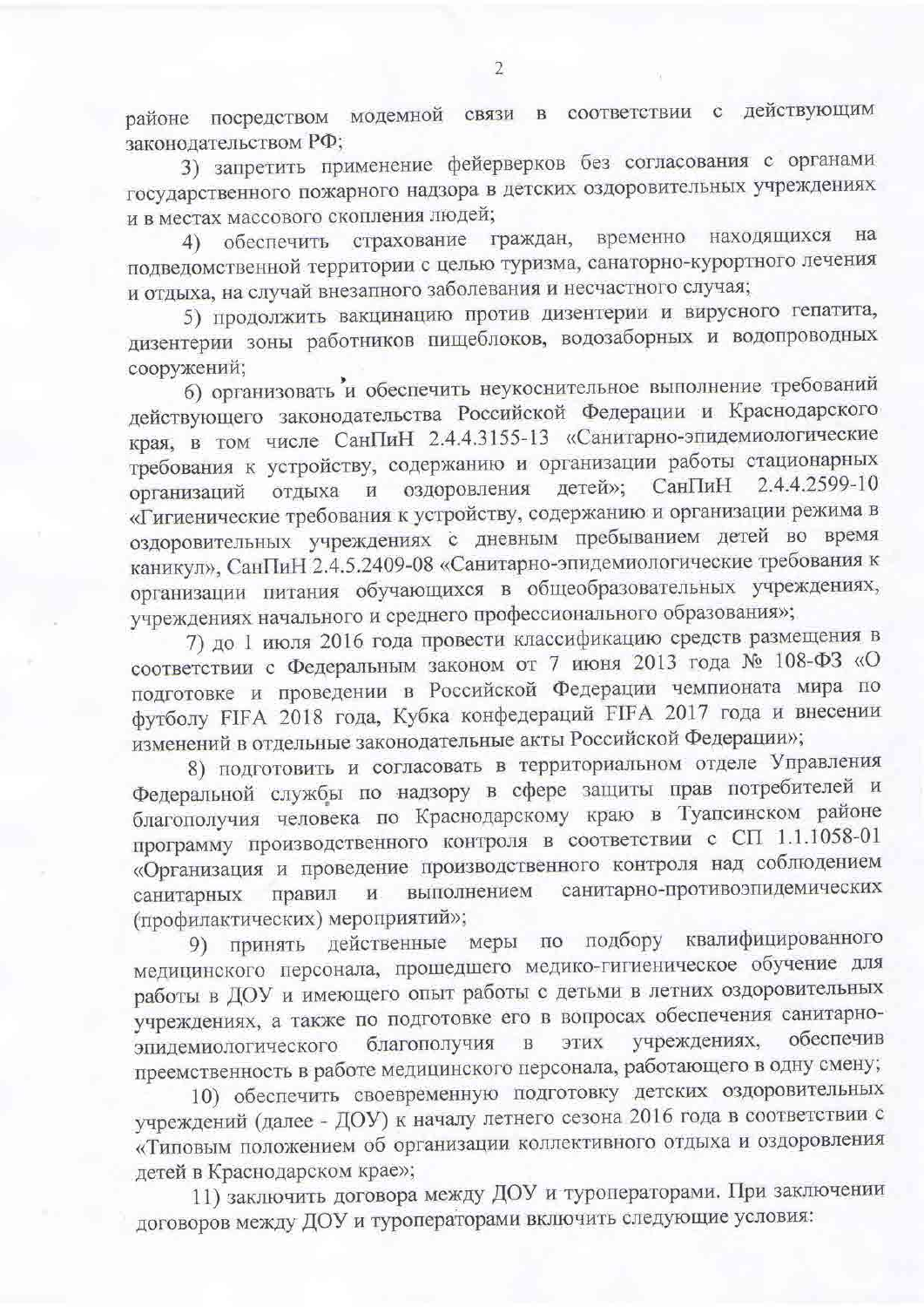обеспечить контроль отправляющей стороны за состоянием здоровья детей при выезде на отдых в ДОУ и наличием медицинской документации на каждого ребенка, в том числе, справок об эпидемиологическом окружении;

организовать медицинское сопровождение детей в пути следования;

формирование сухих пайков на ответственность за возложить согласовать их ассортиментный перечень с руководителей ДОУ и территориальным отделом Управления Федеральной службы по надзору в сфере защиты прав потребителей и благополучия человека по Краснодарскому краю в Туапсинском районе;

организовать горячее питание в пути следования, предусмотренное СП «Санитарно-эпидемиологические требования перевозке  $\rm K$ 2.5.1277-03 железнодорожным транспортом организованных детских коллективов»;

приобретение туроператорами билетов на поезда, исключить прибывающих и убывающих с территории курортной зоны в ночное время суток;

исключить размещение сопровождающих взрослых на местах, предназначенных для детей, в комнатах вместе с детьми;

организовать размещение детей с учетом их возраста и площадей имеющихся жилых помещений (вместимостью).

по подготовке и подбору действенные меры Принять  $12)$ квалифицированного персонала пищеблоков, имеющего опыт работы в детских оздоровительных учреждениях. Не допускать приема на работу в ДОУ лиц, не прошедших обязательный медицинских осмотр в соответствии с Приказом Минздравсоцразвития России от 12 апреля 2011 года № 302-н, гигиеническое обучение;

13) обеспечить своевременное и качественное проведение медицинских осмотров сотрудников;

14) не допускать размещения детей в мансардных помещениях деревянных зданий, а также на этажах, в зданиях и помещениях, не обеспеченных двумя эвакуационными выходами;

15) обеспечить формирование оздоровительных смен для организованных групп детей одномоментными заездами и выездами, в профильных сменах в оздоровительных учреждениях продолжительностью не менее 14 дней, в загородных стационарных оздоровительных лагерях - не менее 21 дня, с перерывом между сменами не менее 2-х дней;

16) не допускать реализацию через торговую сеть продуктов, запрещенных к продаже на территории ДОУ;

17) направлять информацию в территориальный отдел Управления Федеральной службы по надзору в сфере защиты прав потребителей и благополучия человека по Краснодарскому краю в Туапсинском районе о планируемых сроках отправки организованных детских групп и количестве детей не менее чем за 3 суток;

18) не допускать организацию рынков (торговлю с рук, лотков, автомашин) на территории здравницы, пляжной и прилегающей территориях;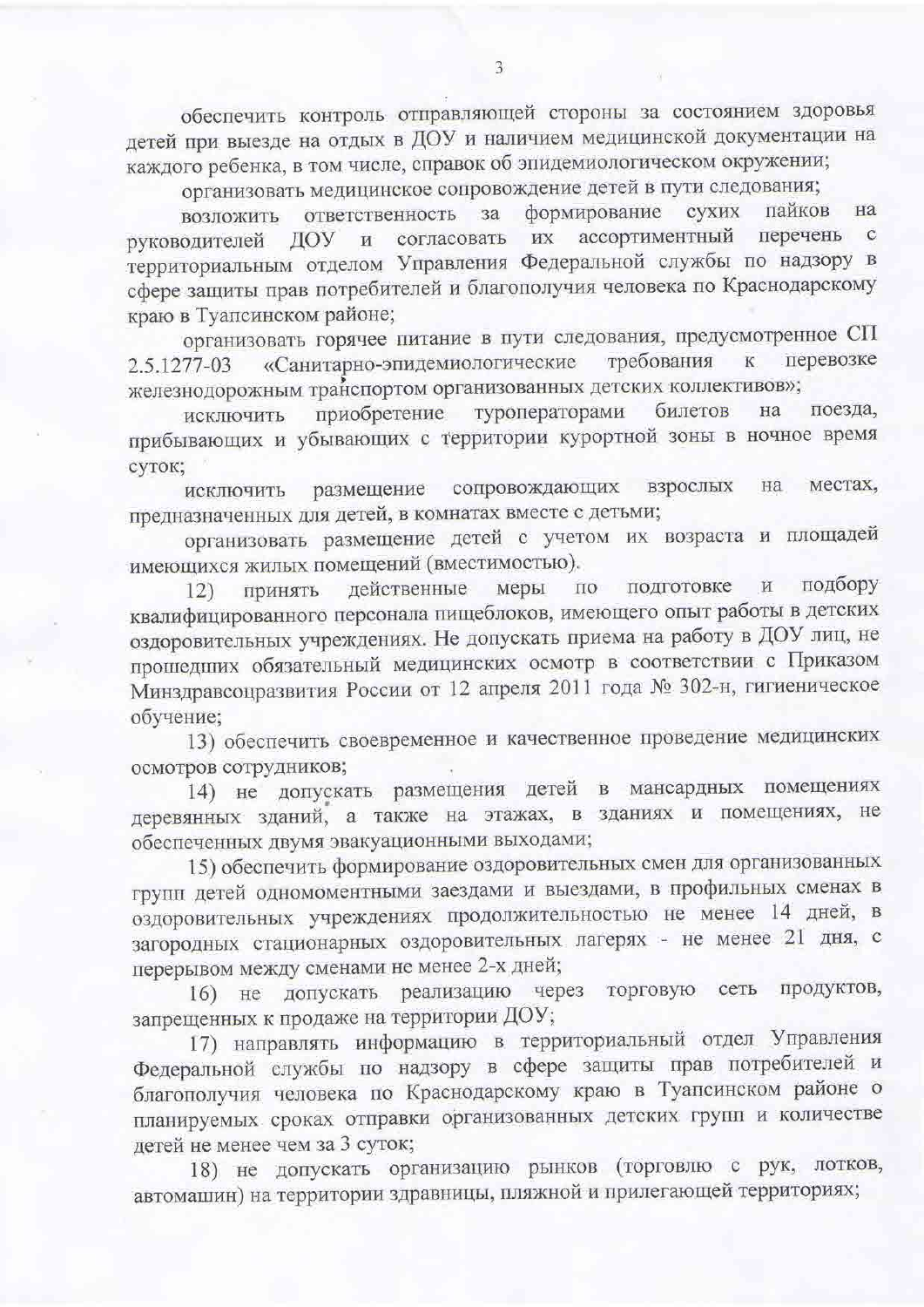размещение объектов торговли территории на Проводить  $(19)$ обслуживания в строгом соответствии с утвержденной дислокацией;

лицам, He предоставление ТОРГОВЫХ мест допускать  $20)$ не зарегистрированным в качестве индивидуальных предпринимателей или юридического лица;

21) предоставлять ежемесячно до 3-го числа месяца следующего за организаторах концертной деятельности в отчетным информацию об администрации муниципального курортов развитию управление ПО образования Туапсинский район и администрацию Небугского сельского поселения Туапсинского района.

22) организовать заключение договоров на охрану и обеспечение общественной безопасности с отделом вневедомственной охраны при отделе МВД России по Туапсинскому району, частными охранными предприятиями на период проведения мероприятия на территории здравницы;

23) не допускать нарушения правил по соблюдению тишины (после 23:00 культурно-массовых, развлекательных организации части часов)  $\mathbf{B}$ мероприятий, дискотек, ночных кафе;

24) в срок до 15 мая 2016 года:

порядке, лицензирование медицинских услуг в  $1)$ провести установленном Федеральным законом от 4 мая 2011 года № 99-ФЗ «О лицензировании отдельных видов деятельности»;

2) провести сертификацию и стандартизацию услуг общественного питания в соответствии с Федеральным законом от 2 января 2000 года № 29-ФЗ «О качестве и безопасности пищевых продуктов»;

3) организовать пропускной режим на территорию предприятий санаторно-курортного комплекса с внесением сведений о въезжающих в журнал;

4) обеспечить специализированную охрану территорий, корпусов, пляжей, мест досуга в целях предотвращения преступных посягательств на имущество отдыхающих, их жизнь и здоровье, руководствуясь Законом РФ от 11 марта 1992 года № 2487-1 «О частной детективной и охранной деятельности в Российской Федерации»;

5) привести в соответствие техническую укрепленность зданий и сооружений, благоустройство территорий, мест досуга, объектов внешнего благоустройства и инженерного обеспечения;

6) обеспечить наличие оборудованных мест для хранения ценных вещей отдыхающих;

алгоритм ЛИЦ  $\Pi{\rm O}$ действий ответственных разработать 7) предупреждению и ликвидации чрезвычайных ситуаций;

8) разработать план эвакуации и алгоритм действий при угрозе и возникновении чрезвычайной ситуации, вызванной террористическим актом;

9) изготовить и установить на территориях здравниц информационные стенды с координатами ближайших отделений полиции, фамилиями И уполномоченных полиции  $\mathbf{N}$ участковых телефонов номерами оперуполномоченных уголовного розыска, закрепленных за данными зонами;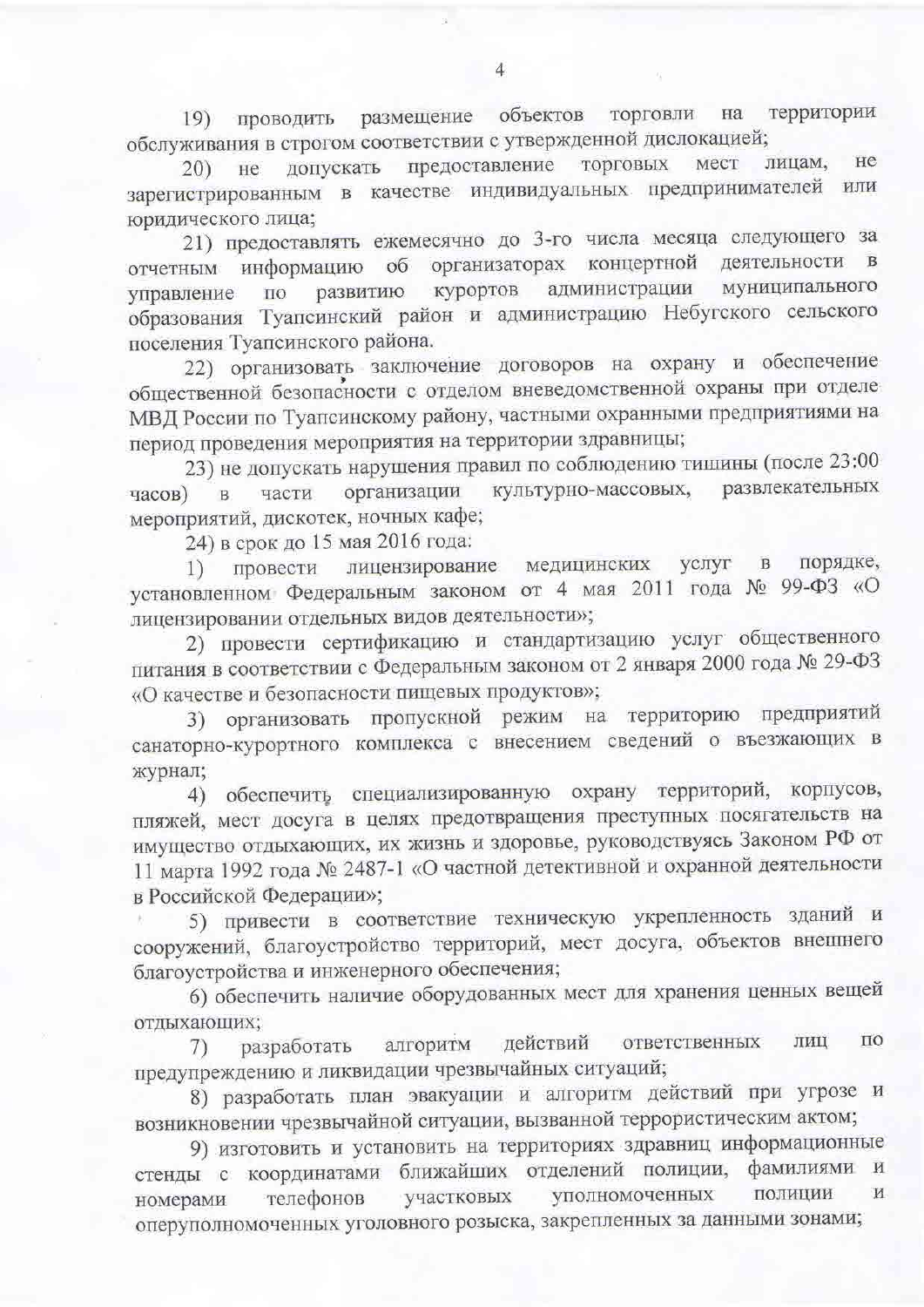10) изготовить и вывесить памятки «О мерах личной безопасности и бдительности во время отдыха, мерах антитеррористической безопасности»;

11) обеспечить уточнение содержания паспорта антитеррористической защищенности объекта в случаях, предусмотренных нормативными актами;

12) обеспечить дополнительное освещение в ночное время суток мест массового отдыха и пребывания отдыхающих, в том числе береговой полосы пляжных территорий;

13) обеспечить выполнение требований правил пожарной безопасности и электробезопасности;

14) обеспечить функционирование системы охранно-пожарной  $M$ тревожной сигнализации, системы видеонаблюдения и экстренной связи на территории здравниц и на пляжной территории;

15) обеспечить объекты системой автоматической подачи светового и звукового сигналов о возникновении пожара на пульт подразделения пожарной охраны;

16) в целях предотвращения загрязнения водных объектов, используемых для рекреационного пользования произвести ревизию и ремонт очистных колодцев смотровых наружных сетей  $\overline{\text{M}}$ сооружений канализации, хозяйствующих субъектов, чьи объекты размещаются в пределах 1 пояса Черного моря и не имеющих подключения к централизованным сетям, на гидравлические выгребных ЯM испытания произвести влагонепроницаемость.

противопожарной соблюдение правил строгое обеспечить 17) безопасности. Членов добровольных пожарных дружин, обеспечить защитной экипировкой, исключающей воздействие на людей опасных факторов пожара и организовать обучение на базе подразделений пожарной охраны 6-ОФПС по Краснодарскому краю;

18) изготовить и установить на пляжных территориях информационные стенды единого образца «Правила поведения и безопасности во время отдыха на воде»;

19) обеспечить оповещение отдыхающих в штормовую погоду путем оснащения спасательных постов громкой связью;

20) представить в Межрайонную ИФНС России № 6 по Краснодарскому краю сведения обо всех юридических и физических лицах, получивших разрешение на осуществление деятельности на территории здравницы;

21) под личную ответственность обеспечить оформление документов (разрешений, лицензий) на торговые точки и точки общественного питания, осуществляющие деятельность на территории здравницы, независимо от ведомственной принадлежности торговой точки;

22) произвести очистку заборов и кюветов от дикой поросли, бытового мусора на участках, прилегающих к предприятиям санаторно-курортного комплекса, при необходимости обновить въездное оформление;

23) организаторам пунктов приема и размещения отдыхающих представлять в налоговый орган информацию о лицах, предоставляющих услуги по временному размещению и проживанию.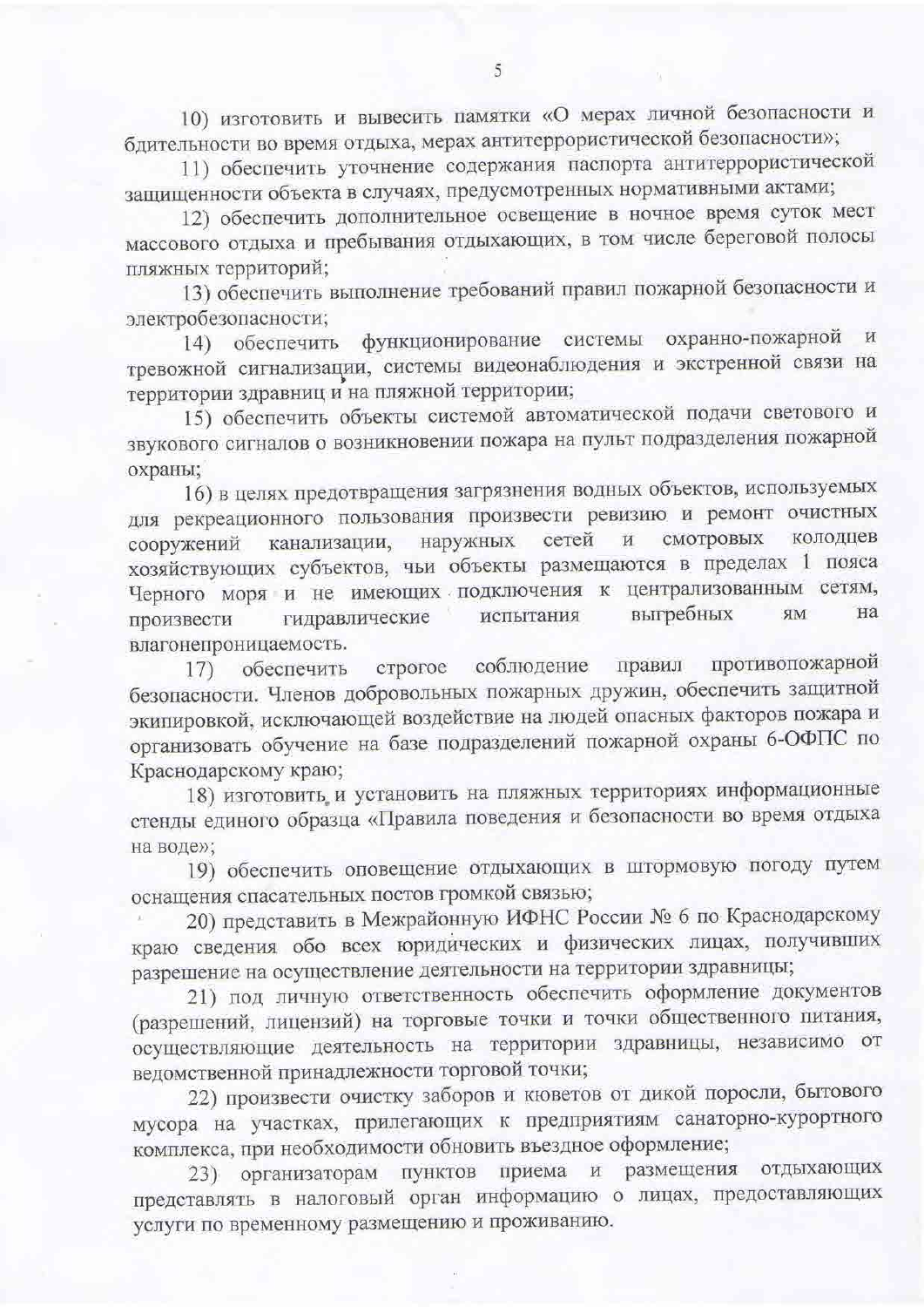3. МКУ «Центр развития муниципальной собственности» (Шхалахов):

1) обеспечить прохождение классификации средств размещения до 1 июля 2016 года в соответствии планом;

2) сформировать и представить до 15 мая 2016 года в управление по развитию курортов администрации муниципального образования Туапсинский район реестр лиц, оказывающих услуги по размещению отдыхающих и экскурсионные услуги;

3) категорически запретить стоянки всех видов транспорта, мытье машин, разбивку палаток, разжигание костров и торговлю в неустановленных местах;

4) организовать работу по недопущению размещения услуг рекламного характера о сдаче жилья в наем в не установленных местах, в том числе вдоль обочин автомобильных дорог;

5) совместно с отделением полиции (с. Агой) ОМВД России по Туапсинскому району, с привлечением председателей садовых товариществ, товариществ собственников жилья, домовых и уличных комитетов, проводить работу по выявлению граждан, незаконно находящихся на территории Небугского сельского поселения Туапсинского района;

6) принимать меры по недопущению торговли в неустановленных местах на территории Небугского сельского поселения Туапсинского района в период курортного сезона 2016 года;

7) ежедневно осуществлять контроль за санитарным состоянием и своевременным вывозом ТБО на территории Небугского сельского поселения.

4. МУП «ЖКХ Небугского сельского поселения» (Синчило):

1) организовать и обеспечить исправное состояние противопожарного оборудования и водоснабжения населенных пунктов поселения;

2) обеспечить проведение производственного лабораторного контроля за качеством питьевой воды, подаваемой потребителям;

3) обеспечить проведение производственного лабораторного контроля за качеством очистки сточных вод в водоемах, куда осуществляется сброс очищенной сточной воды;

4) установить ограждение зон санитарной охраны строгого режима водозаборных скважин и обеспечить их охрану от беспрепятственного доступа лиц не связанных с эксплуатацией систем водоснабжения.

5. ООО «МАСиК» (Минаева):

1) провести необходимые подготовительные мероприятия, направленные на своевременный сбор и вывоз ТБО на территории Небугского сельского поселения Туапсинского района;

2) обеспечить поддержание чистоты и порядка обочин федеральной трассы «Джубга-Сочи» в пределах границы поселения путем ежедневного осмотра в период с 7.00 до 8.00. часов, с 12.00 до 13.00 часов, с 18.00 до 19.00 часов и принятием мер по устранению выявленных недостатков;

3) организовать работу по заключению договоров на вывоз ТБО с организациями и лицами, предоставляющими курортные услуги отдыхающим на территории поселения;